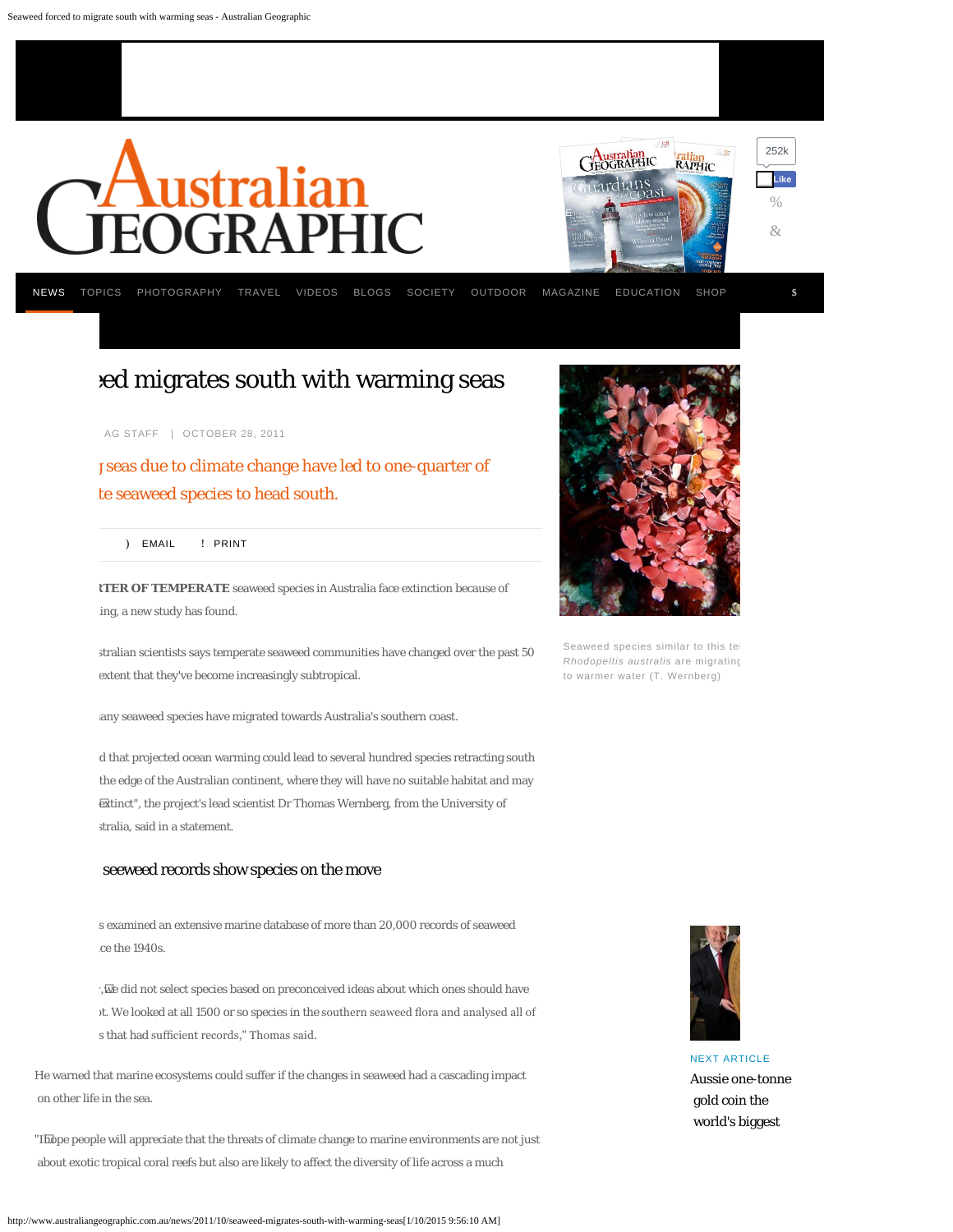Seaweed forced to migrate south with warming seas - Australian Geographic

broader spectrum of marine ecosystems."

The team believes its fndings are important because the Southern Hemisphere has been under-

represented in climate change studies.

The fndings have been reported in the online journal *[Current Biology](http://www.cell.com/current-biology/abstract/S0960-9822%2811%2901030-X)*.

#### **RELATED ARTICLES**

[Global warming shrinks species](http://www.australiangeographic.com.au/journal/global-warming-shrinks-species.htm) [Rare 'shining clouds' linked to climate change](http://www.australiangeographic.com.au/journal/rare-shining-clouds-linked-to-climate-change.htm) [Climate change hinders bee pollination](http://www.australiangeographic.com.au/journal/climate-change-hinders-bee-pollination.htm) [Mass extinctions of lizards by 2080 predicted](http://www.australiangeographic.com.au/journal/mass-extinction-of-lizards-by-2080.htm) [Climate change threatens plant biodiversity](http://www.australiangeographic.com.au/journal/warming-world-threatens-plant-diversity.htm) [Climate change making Mt Everest more dangerous](http://www.australiangeographic.com.au/journal/climate-change-making-everest-more-dangerous-.htm) [Multimedia presentation: on the front line of climate change](http://www.australiangeographic.com.au/journal/on-the-frontline-climate-change-in-the-south-pacific.htm) [Australia's wildlife blackmarket trade](http://www.australiangeographic.com.au/journal/australias-wildlife-blackmarket-trade.htm) [World Heritage sites of Australia](http://www.australiangeographic.com.au/journal/australias-world-heritage-sites.htm) [Kayaking Greenland's melting glaciers](http://www.australiangeographic.com.au/journal/kayaking-greenlands-melting-glaciers.htm) [Sea creatures set sail on rafts of kelp](http://www.australiangeographic.com.au/journal/sea-creatures-travel-across-oceans-on-rafts-of-kelp.htm) [...More environment stories](http://www.australiangeographic.com.au/article-index.htm?tags=environment)



### [POSTER](https://www.magshop.com.au/Australian-Sharks-Poster?utm_source=AGwebsite&utm_medium=news&utm_campaign=POD)

[Australian sharks](https://www.magshop.com.au/Australian-Sharks-Poster?utm_source=AGwebsite&utm_medium=news&utm_campaign=POD)  [poster](https://www.magshop.com.au/Australian-Sharks-Poster?utm_source=AGwebsite&utm_medium=news&utm_campaign=POD)

[\\$12.95](https://www.magshop.com.au/Australian-Sharks-Poster?utm_source=AGwebsite&utm_medium=news&utm_campaign=POD)  [\(Members: \\$11.65\)](https://www.magshop.com.au/Australian-Sharks-Poster?utm_source=AGwebsite&utm_medium=news&utm_campaign=POD)





**[SUBSCRIBE](https://www.magshop.com.au/digital/subscribe/agdigital?utm_source=WEBSITE&utm_medium=NEWS&utm_campaign=POD)** [iPad edition](https://www.magshop.com.au/digital/subscribe/agdigital?utm_source=WEBSITE&utm_medium=NEWS&utm_campaign=POD)

**Paid** 

[Get our great content](https://www.magshop.com.au/digital/subscribe/agdigital?utm_source=WEBSITE&utm_medium=NEWS&utm_campaign=POD)  [in an instant with the](https://www.magshop.com.au/digital/subscribe/agdigital?utm_source=WEBSITE&utm_medium=NEWS&utm_campaign=POD)  [AG digital edition](https://www.magshop.com.au/digital/subscribe/agdigital?utm_source=WEBSITE&utm_medium=NEWS&utm_campaign=POD)

[DOWNLOAD](https://www.magshop.com.au/digital/subscribe/agdigital?utm_source=WEBSITE&utm_medium=NEWS&utm_campaign=POD)

## RELATED ARTICLES [Aussies win Ig Nobel Awards 2015](http://www.australiangeographic.com.au/news/2015/09/aussies-win-ig-nobel-awards-again) [Shark attacks in Australia: a timeline](http://www.australiangeographic.com.au/topics/science-environment/2015/07/shark-attacks-in-australia-a-timeline) [Innovative program helps reef and unemployed](http://www.australiangeographic.com.au/topics/science-environment/2015/07/innovative-program-helps-reef-and-unemployed) • [News](http://www.australiangeographic.com.au/search/tag-search?tags=News) • [Climate change](http://www.australiangeographic.com.au/search/tag-search?tags=climate+change) • [Environment](http://www.australiangeographic.com.au/search/tag-search?tags=environment)  $\bullet$  [Oceans](http://www.australiangeographic.com.au/search/tag-search?tags=oceans)  $\bullet$  [Marine](http://www.australiangeographic.com.au/search/tag-search?tags=marine)  $\bullet$  [Plants](http://www.australiangeographic.com.au/search/tag-search?tags=plants) TAGS YOU MIGHT ALSO LIKE...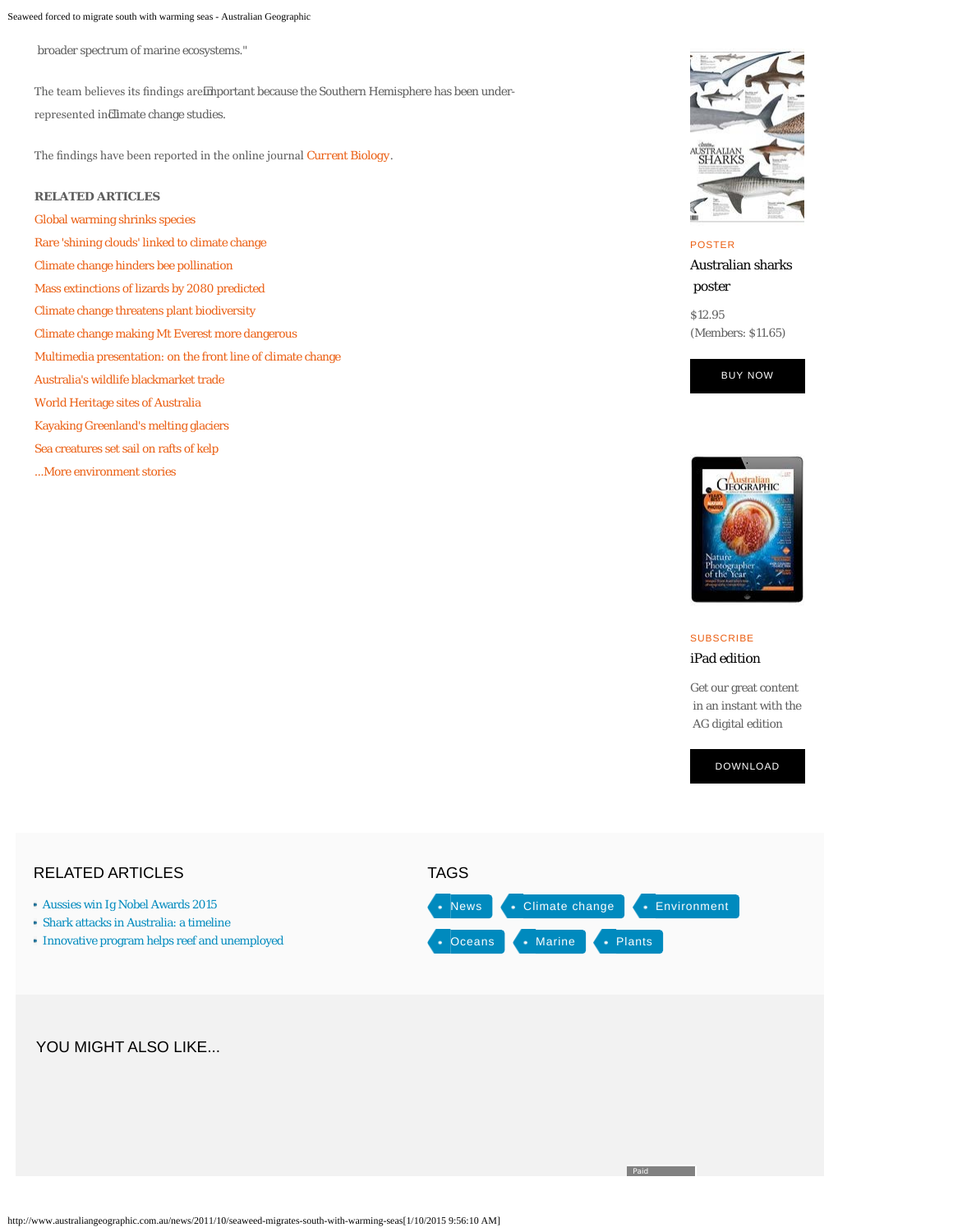

SOCIET [Kayaking from Cairns to](http://www.australiangeographic.com.au/society/sponsored-projects/2012/03/kayaking-backwards-the-cairns-to-kuta-paddle/)  [Kuta paddle](http://www.australiangeographic.com.au/society/sponsored-projects/2012/03/kayaking-backwards-the-cairns-to-kuta-paddle/)

 [With the help of the AG Society,](http://www.australiangeographic.com.au/society/sponsored-projects/2012/03/kayaking-backwards-the-cairns-to-kuta-paddle/)  [Alaina and Justin Keniger…](http://www.australiangeographic.com.au/society/sponsored-projects/2012/03/kayaking-backwards-the-cairns-to-kuta-paddle/)



[Northern hairy-nosed](http://www.australiangeographic.com.au/blogs/australian-endangered-species/2015/09/northern-hairy-nosed-wombat)  [wombat](http://www.australiangeographic.com.au/blogs/australian-endangered-species/2015/09/northern-hairy-nosed-wombat)

 [Reintroduction and recovery plans](http://www.australiangeographic.com.au/blogs/australian-endangered-species/2015/09/northern-hairy-nosed-wombat)  [are allowing the northern…](http://www.australiangeographic.com.au/blogs/australian-endangered-species/2015/09/northern-hairy-nosed-wombat)



[Aboriginal genes suggest](http://www.australiangeographic.com.au/news/2013/01/aboriginal-genes-suggest-indian-migration/)  [Indian migration](http://www.australiangeographic.com.au/news/2013/01/aboriginal-genes-suggest-indian-migration/)

 [Northern Australian aboriginals](http://www.australiangeographic.com.au/news/2013/01/aboriginal-genes-suggest-indian-migration/)  [may have had contact with](http://www.australiangeographic.com.au/news/2013/01/aboriginal-genes-suggest-indian-migration/)



[NAB ON THE AUSTRALIAN](http://www.theaustralian.com.au/business/wealth/not-making-a-decision-is-still-making-a-decision/story-fnk8yxmp-1227498421515) [The danger of having](http://www.theaustralian.com.au/business/wealth/not-making-a-decision-is-still-making-a-decision/story-fnk8yxmp-1227498421515)  [champagne tastes on a tap](http://www.theaustralian.com.au/business/wealth/not-making-a-decision-is-still-making-a-decision/story-fnk8yxmp-1227498421515)

[Recommended by](#page-0-0) **Qutbrain** 

SUBSCRIBE [Magazine](https://www.magshop.com.au/ag/HWEB128) [iPad](https://www.magshop.com.au/digital/subscribe/agdigital)

FOLLOW

JOIN Get great photography, travel tips and exclusive deals delivered to your inbox.